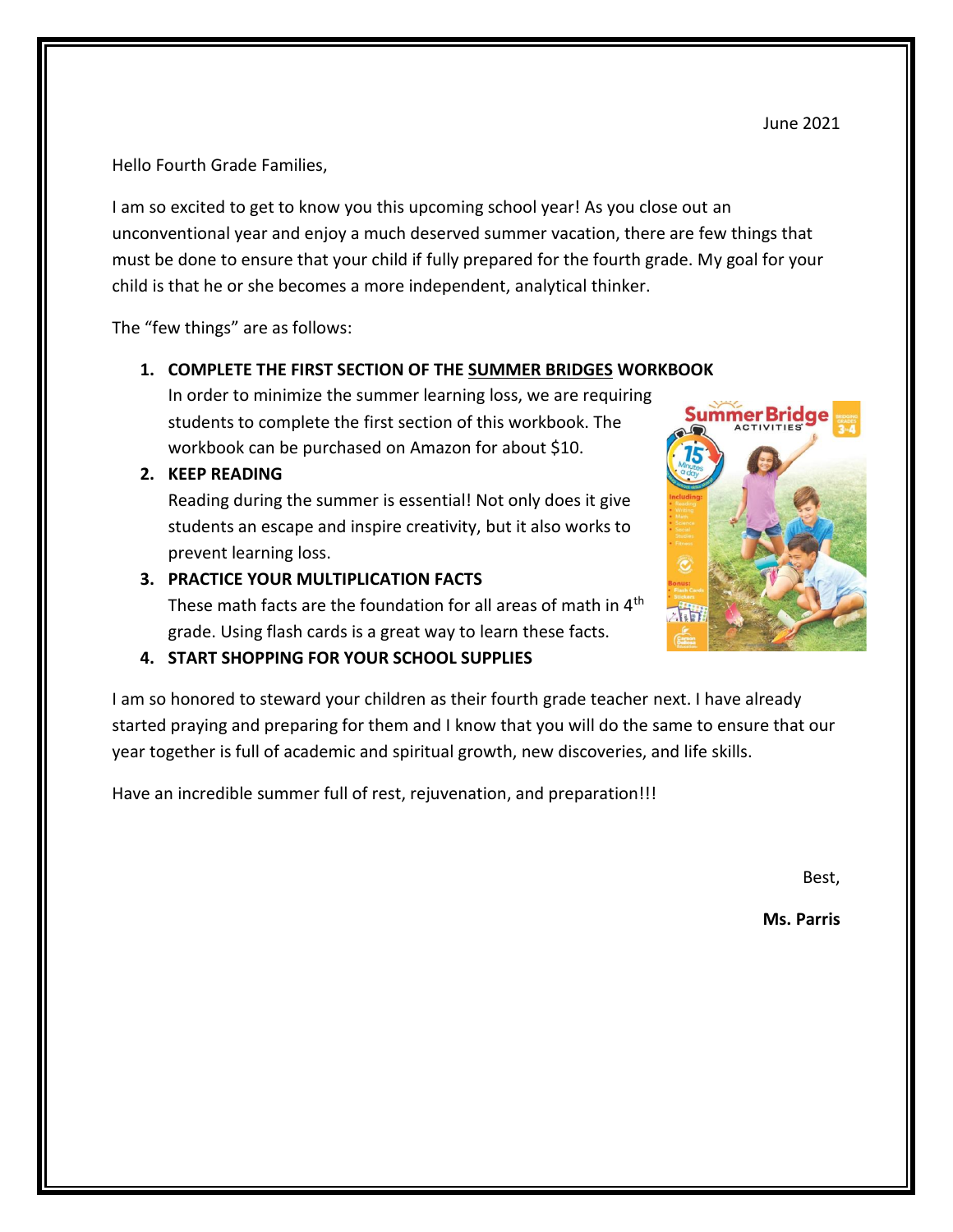## 4<sup>th</sup> GRADE SCHOOL SUPPLIES

- $\Box$  NIV bible
- $\Box$  4 folders
- $\square$  5 marble notebooks
- □ Loose-leaf
- □ Post-Its
- □ Scissors
- $\square$  Glue sticks
- $\Box$  Highlighters (4 different colors)
- $\Box$  Pencils (sharpened)
- $\Box$  Pens
- $\square$  Erasable pens
- $\Box$  Erasers
- $\Box$  Noise cancelling headphones
- $\Box$  Pencil case
- $\square$  Expo markers (thin)
- Whiteboard eraser
- $\square$  Sharpies (thin and thick)
- $\square$  Colored pencils
- $\Box$  Crayons
- $\Box$  Tissue boxes
- $\square$  Large Ziploc bags
- $\Box$  1 small Ziploc bags
- $\square$  Clorox wipes
- $\Box$  Index cards
- $\Box$  Ruler
- $\square$  Device (Laptop)

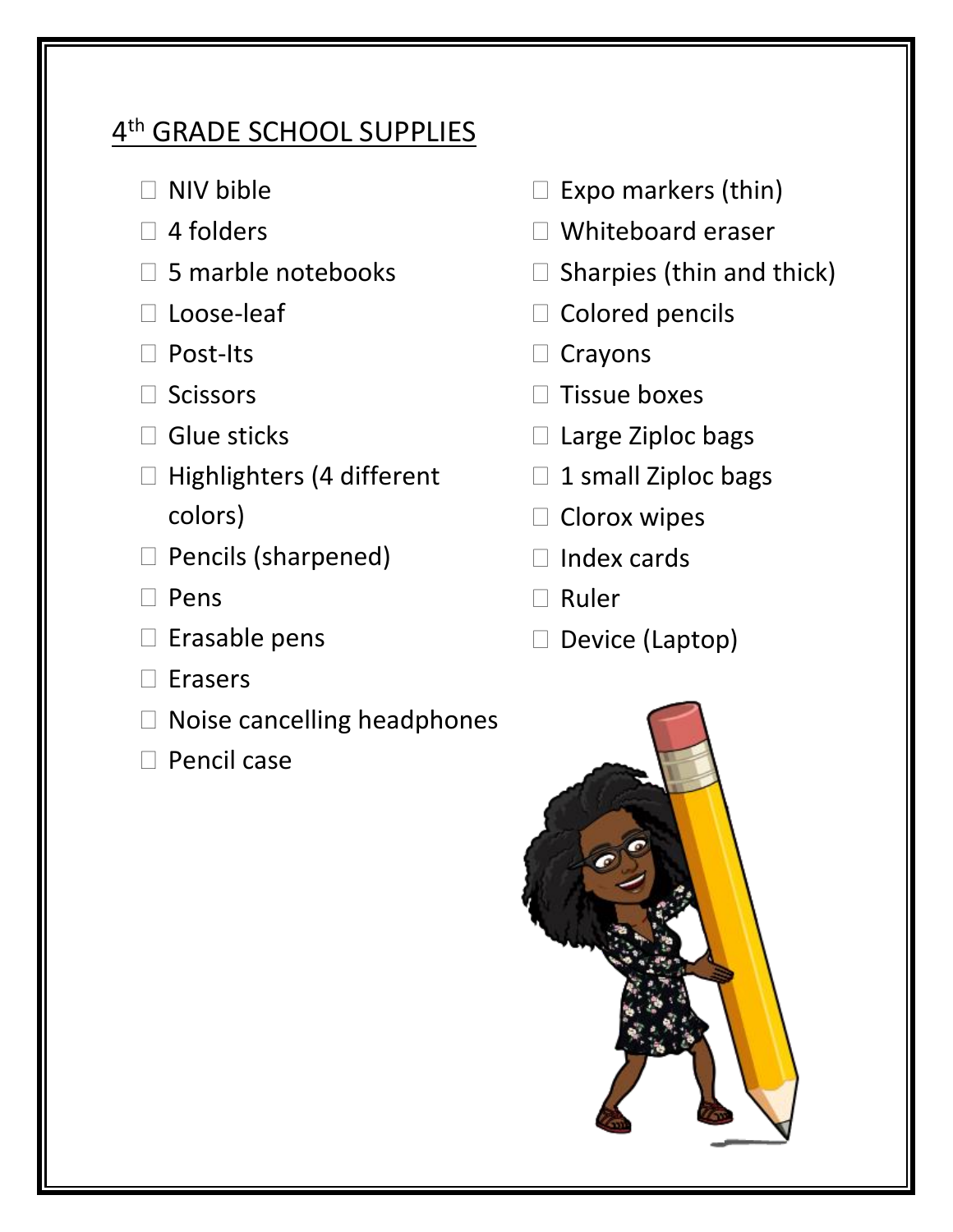

# **4th Grade Summer Reading List**



## SHOP THIS LIST https://amzn.to/3mKf7h1

#### **Fantasy**

Dragon with a Chocolate Heart by **Stephanie Burgis** Royal Guide to Monster Slaying by **Kelley Armstrong** Amulet series by Kazu Kibuishi Percy Jackson and the Olympians by **Rick Riordan** The Land of Stories by Chris Colfer If the Magic Fits by Susan Maupin Schmid

#### **Adventure and Mystery**

Nikki Tesla and the Ferret-Proof Death **Ray by Jess Keating** Escape from a Video Game by Dustin **Brady Survivor Diaries: Avalanche!** by Terry Lynn Johnson Little Claws Animal Rescue by Eliot **Schrefer** The Last Kids on Earth by Max Brallier Me, Frida, and the Secret is the **Peacock Ring by Angela Cervantes** © 2021 | ImaginationSoup.net | Includes affiliate links.

#### **Realistic**

**Guts by Raina Telgemeier** The One and Only Bob by Katherine Applegate Pie in the Sky by Remy Lai **Restart by Gordon Korman** Click by Kayla Miller Allergic by Megan Wagner Lloyd & **Michelle Mee Nutter** 

#### **Funny**

The Magical Reality of Nadia by Bassem Youssef and Catherine R. Daly The Terrible Two by Mac Barnett and **Jory John** Phoebe and Her Unicorn by Dana Simpson The Beast and the Bethany by Jack Meggitt-Phillips Diary of a 6th Grade Ninja by Marcus Emerson **Big Nate Welcome to My World by Lincoln Peirce**